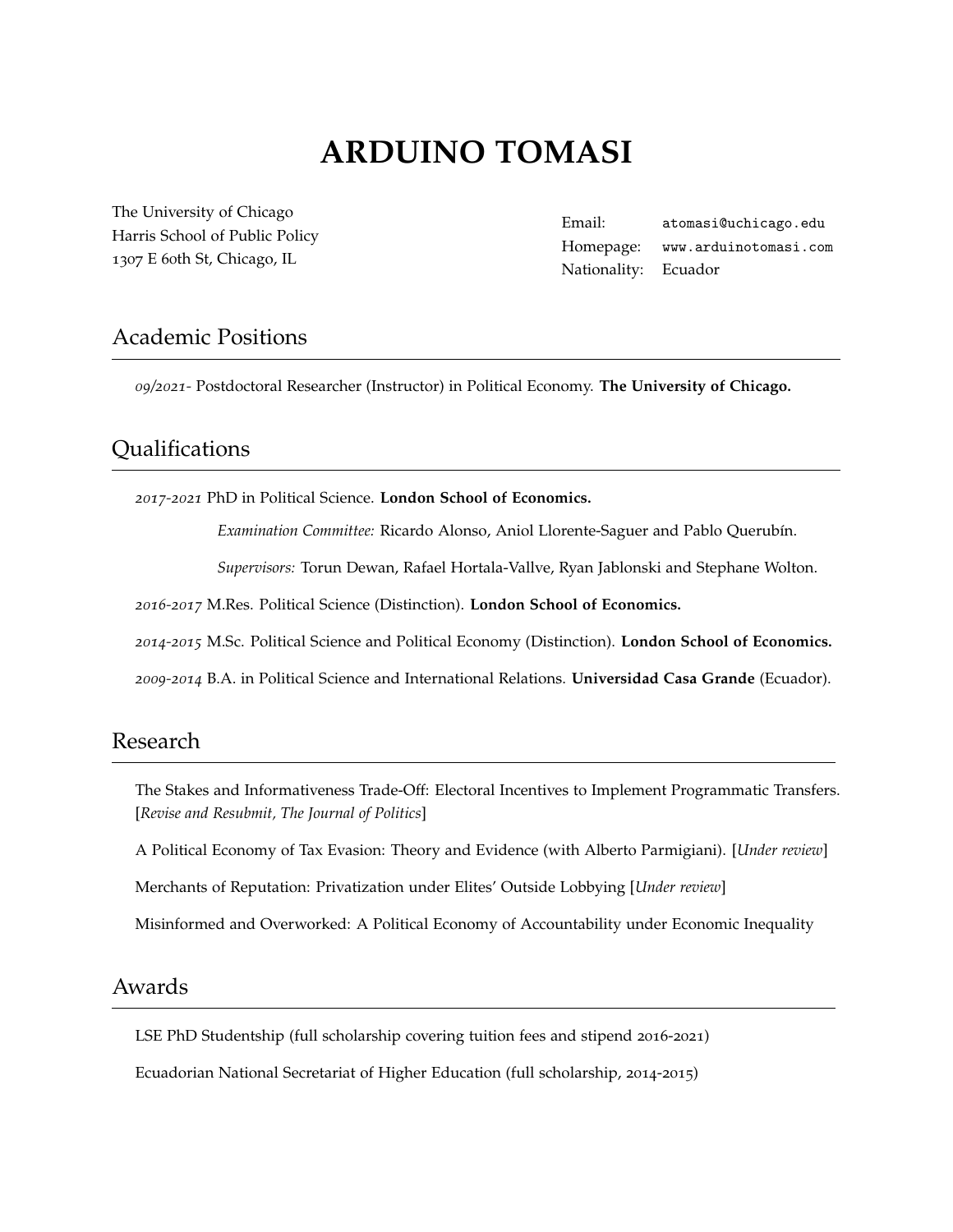Best Graduate Award (Highest GPA). Universidad Casa Grande (2014)

#### Presentations

Formal Theory Seminar, Washington University in St. Louis, 2022 APSA Annual Meeting 2020, 2022 Political Economy Seminar, Harris School of Public Policy, 2021, 2022 EPSA Annual Conference, 2018, 2021 MPSA Annual Conference, 2021 TSE Economics Research Seminar: 2021, University of Turku, Finland LSE PSPE Doctoral Workshop, 2018-2021 LSE-Oxford Graduate Conference, 2020 HSE-EACES Workshop, 2020, Higher School of Economics in Moscow APSA Virtual Formal Theory Workshop, 2020 Comparative Politics and Formal Theory, 2019, University of California, Berkeley

### Teaching Experience

**Analytical Politics II: Political Institutions**. MPP program, *2021/22*. The University of Chicago.

**Intermediate Microeconomics.** B.Sc., *2019/20*. Course convenor: Simona Grassi. King's College London.

**Public Choice and Politics.** B.Sc., *2018/19* and *2019/20*. Course conveners: Valentino Larcinese, Rafael Hortala-Vallve, Torun Dewan. London School of Economics.

**The Political Economy of Public Policy.** LSE Summer School 2019. Course conveners: Torun Dewan and Valentino Larcinese. London School of Economics.

**Applied Regression Analysis.** M.Sc., *2019/20*. Course conveners: Indraneel Sircar and Daniele Fanelli. London School of Economics.

**Introduction to Quantitative Analysis.** M.Sc., *2018/19* and *2019/20*. Course conveners: Ben Lauderdale and Jonathan Jackson. London School of Economics.